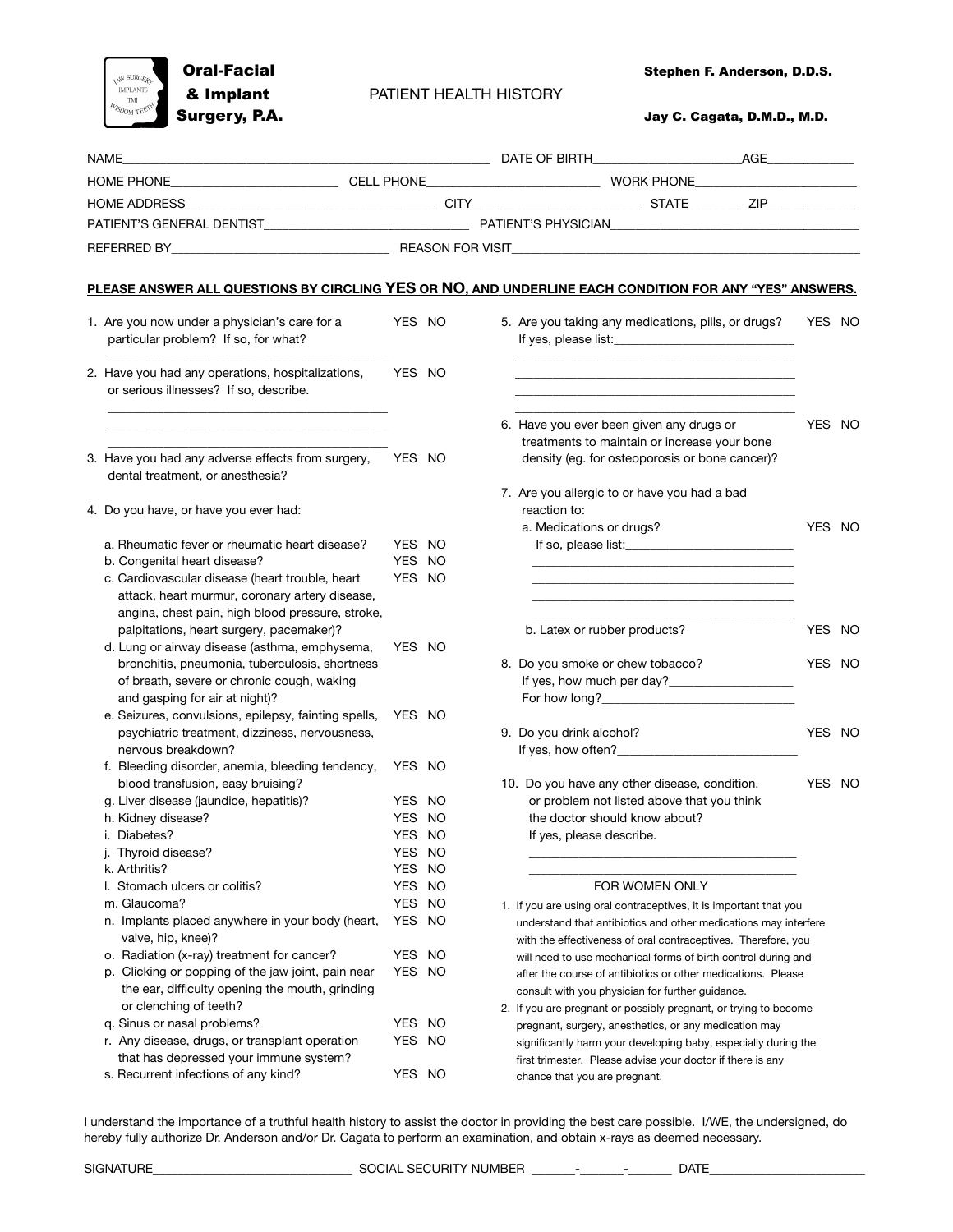# **ORAL-FACIAL & IMPLANT SURGERY, P.A. FINANCIAL AND INSURANCE POLICY**

Please determine your insurance status.

- A. No insurance You will be asked to pay in full the day of services rendered.
- B. If your insurance pays you directly, you will be asked to pay us in full today.
- C. PPO/ HMO/ Managed Care **Medical or Dental** 
	- 1. Your insurance company provides you with a list of participating physicians. You will be asked to pay according to your contract, as long as we are contracted providers for your insurance.
	- 2. If we are not contracted providers for your insurance, we will call the insurance company and determine your benefits.
- D. Traditional/ Indemnity Insurance (not a HMO or PPO) **Medical or Dental** Your insurance company pays the same benefit regardless of the physician you choose. There is no list of participating providers.

1. You will be asked to pay any unmet portion of your deductible plus 50% of the remaining charges provided that: -you have enough remaining benefits to cover the charges

- -the policy is at least 80/20%
- -the procedure codes are covered
- 2. You may pay your bill in full, and we will submit a claim for you or we can give you a receipt with complete filing instructions and you can file to your insurance company yourself. The advantage of filing the claim yourself is that the insurance company usually sends the check directly to you.

E. Dental Discount Plans - This type of plan offers you a discount at the speciallst's office.

Our office can submit a written predetermination (Pre-D) of benefits. This is a letter to your insurance company requesting written verification of the amount they will pay. This may result in delay of treatment.

Even though we may allow you to pay less than 100% of your charges at the time of service, this does not relieve you from your responsibility to pay these charges. It is our office policy to try to help you in any way we can to obtain reimbursement from your insurance company

I understand that if my insurance company has not paid the balance of my account within 90 days of the date of service, it is my responsibility to pay the balance in full. If this balance is not paid within 90 days, 1% interest per month will be added. I agree to reimburse Oral-Facial and Implant Surgery the fees of any collection agency, which may be based on a percentage a maximum of 30% of the debt, and all costs, and expenses, including reasonable attorneys' fees, incurred in such collection efforts.

Date

Date

Date

 $\overline{Data}$ 

Patient's / Patient Guardian's Signature

I authorize the release of any medical or other information necessary to process this claim.

Patient's / Patient Guardian's Signature

I authorize payment of medical benefits to Oral-Facial and Implant Surgery for services rendered.

Patient's / Patient Guardian's Signature

Patient's / Patient Guardian's Signature

I have been notified that today's services are not covered by Medicare. I understand that I am responsible for these charges.

| <b>PERSON RESPONSIBLE FOR ACCOUNT</b>                  |                               |  |  |  |
|--------------------------------------------------------|-------------------------------|--|--|--|
|                                                        |                               |  |  |  |
|                                                        |                               |  |  |  |
| Position_____________________________                  |                               |  |  |  |
|                                                        |                               |  |  |  |
| <b>EMERGENCY CONTACT</b>                               |                               |  |  |  |
| Name of person to contact in the event of an emergency | Relationship_________________ |  |  |  |
| _Cell phone________________________                    | Work phone____________        |  |  |  |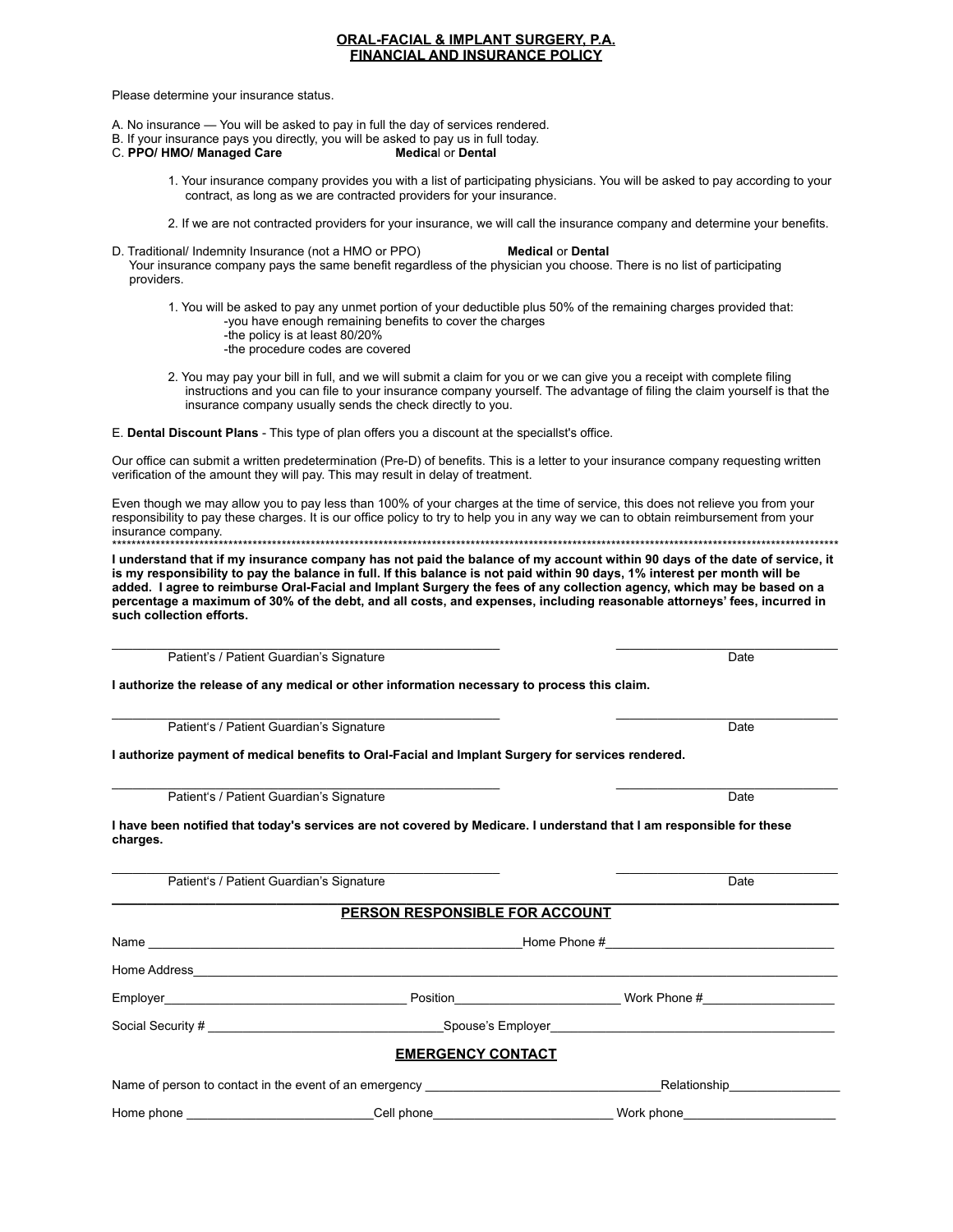# **Notice of Privacy Practices for Protected Health Information**

# **This notice describes how medical information about you may be used and disclosed and how you can get access to this information. Please review it carefully!**

With your consent, the practice is permitted by federal privacy laws to make uses and disclosures of your health information for purposes of treatment,<br>payment, and health care operations. Protected health information (PHI information may include documenting your symptoms, examination and test results, diagnoses, treatment, and applying for future care or treatment. It also includes billing documents for those services.

**Example of uses of your health information for treatment purposes:**<br>A nurse obtains treatment information about you and records it in a health record. During the course of your treatment, the doctor determines a need<br>to

**Example of use of your health information for payment purposes:**<br>We submit a request for payment to your health insurance company. The health insurance company requests information from us regarding medical care given. We will provide information to them about you and the care given.

## **Example of Use of Your Information for Health Care Operations:**

We obtain services from our insurers or other business associates such as quality assessment, quality improvement, outcome evaluation, protocol and<br>clinical guidelines development, training programs, credentialing, medical

## **Your Health Information Rights**

The health record we maintain and billing records are the physical property of the practice. The information in it, however, belongs to you. You have a right to:

- Ask someone who has medical power of attorney or your legal guardian, to exercise your rights and make choices about your health information.
- Request a restriction on certain uses and disclosures of your health information by delivering the request in writing to our office. We are not<br>required to grant the request but we will comply with any request granted;<br>Req
- the PHI pertains solely to a health care service for which the provider has been paid out of pocket in full—we must comply with this request;<br>Request you be allowed to inspect your health record and billing record you ma
- office;
- 
- Obtain a copy of your paper or electronic record.<br>Appeal a denial of access to your protected health information except in certain circumstances;<br>Request that your health care record be amended to correct incomplete or inc File a statement of disagreement if your amendment is denied, and require that the request for amendment and any denial be attached in all future disclosures of your protected health information;
- Obtain an accounting of disclosures of your health information as required to be maintained by law by delivering a written request to our office. An accounting will <u>not</u> include internal uses of information for treatment, payment, or operations, disclosures made to you or made at your<br>request, or disclosures made to family members or friends in the course of provid
- Request that communication of your health information be made by alternative means or at an alternative location by delivering the request in writing to our office; and,<br>Elect to opt out of receiving further communications to raise funds for the practice.
- 
- Revoke authorizations that you made previously to use or disclose information except to the extent information or action has already been taken by delivering a written revocation to our office.

If you want to exercise any of the above rights, please contact **Jean Murphy,** in person or in writing, during normal hours. She will provide you with assistance on the steps to take to exercise your rights.

# **Our Responsibilities**

- The practice is required to:<br>• Maintain the privacy of your health information as required by law;
- 
- 
- 
- 
- Provide you with a notice of our duties and privacy practices as to the information we collect and maintain about you;<br>Abide by the terms of this Notice;<br>Notify you if we cannot accommodate a requested restriction or reque permission:, and **•** Notify you if you are affected by a breach of unsecured PHI
- 

We reserve the right to amend, change, or eliminate provisions in our privacy practices and access practices and to enact new provisions regarding the<br>protected health information we maintain. If our information practices

<u>To Request Information or File a Complaint</u><br>If you have questions, would like additional information, or want to report a problem regarding the handling of your information, you may contact **Jean**<br>Murphy, practice manager

Additionally, if you believe your privacy rights have been violated, you may file a written complaint at our office by delivering the written complaint to<br>**Jean Murphy**. You may also file a complaint by mailing it or e-mai

- We cannot, and will not, require you to waive the right to file a complaint with the Secretary of Health and Human Services (HHS) as a condition
- of receiving treatment from the practice. We cannot, and will not, retaliate against you for filing a complaint with the Secretary.

### **Other Disclosures and Uses**

### **Notification**

Unless you object, we may use or disclose your protected health information to notify, or assist in notifying, a family member, personal representative,<br>or other person responsible for your care, about your location, and a

**Communication with Family**<br>Using our best judgment, we may disclose to a family member, other relative, close personal friend, or any other person you identify, health information relevant to that person's involvement in your care or in payment for such care if you do not object or in an emergency.

## **Food and Drug Administration (FDA)**

We may disclose to the FDA your protected health information relating to adverse events with respect to products and product defects, or post-<br>marketing surveillance information to enable product recalls, repairs, or repla